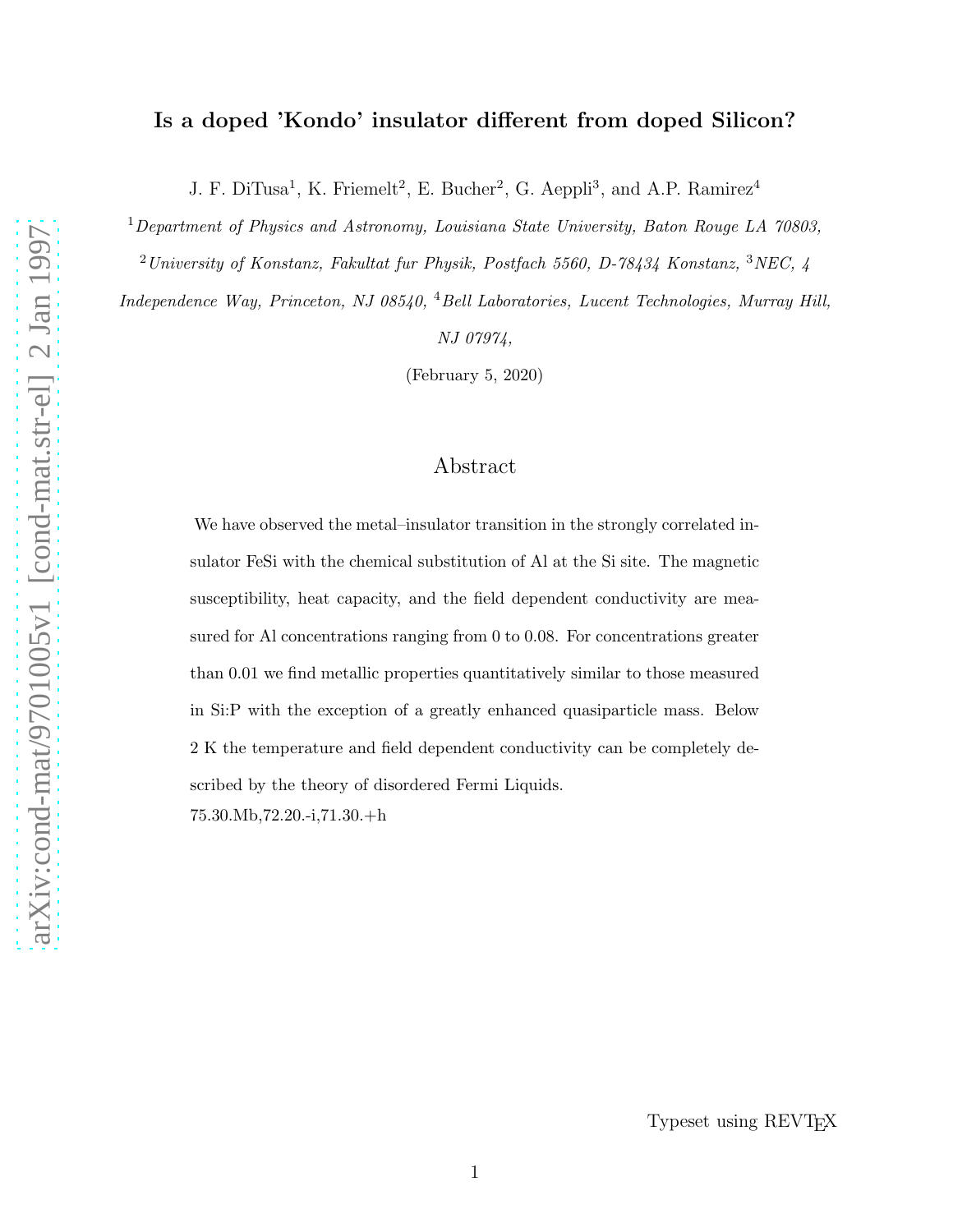Lightly doped semiconductors and insulators lie at the heart of both microelectronic technologies and modern condensed matter physics. The most prevalent and best characterized of these systems continues to be carrier doped Si, a simple band insulator. The electronic and magnetic properties of carrier doped Si near the metal–insulator (MI) transition have been the subject of a large and growing literature where it is well established that these properties are determined by the disorder and electron–electron interactions[[1\]](#page-7-0). Investigations of the MI transition in systems where the Coulomb interaction is more significant including the Mott–Hubbard systems  $V_{2-x}O_3$  [[2\]](#page-7-0), La<sub>2−x</sub>Sr<sub>x</sub>CuO<sub>4</sub> [[3\]](#page-7-0), and NiSSe [\[4\]](#page-7-0) have revealed interesting magnetic and superconducting ground states. A key feature separating Si from the Mott–Hubbard insulators is that whereas Si is an insulator by virtue of its band structure, the latter are band metals which are insulating because of Coulomb interactions. Recently, another class of insulators has emerged, namely insulators correctly predicted by band theory to be insulating [\[5](#page-7-0)] yet which also display optical and magnetic properties not understandable using band theory [\[6](#page-7-0)]. The extent to which such insulators, frequently labeled as 'strongly correlated' or 'Kondo' insulators, are fundamentally different from conventional insulators and semiconductors is unclear[[7](#page-7-0)]. In the present paper, we present strong evidence that one popular strongly correlated insulator, FeSi, is actually a renormalized version of Si in the same sense that the heavy fermion metals are Fermi liquids with vastly renormalized band masses. More specifically, we show that chemical doping by Al substitution onto the Si sites yields a metal which is very similar to Si doped just beyond its metal-insulator transition. The only obvious distinction is that in the metal derived from FeSi, the quasiparticle mass is greatly enhanced relative to that in doped Si. Thus we have carrier doped a strongly correlated insulator through the MI transition to obtain a disordered Fermi liquid ground state with a large carrier mass - a heavy fermion metal. Our data represent convincing support for the proposition that while heavy fermion metals and strongly correlated insulators have peculiar temperature-dependent properties, their ground states remain the well understood Fermi liquids and band insulators.

The samples were either polycrystalline pellets or small bars cut from large single crystals.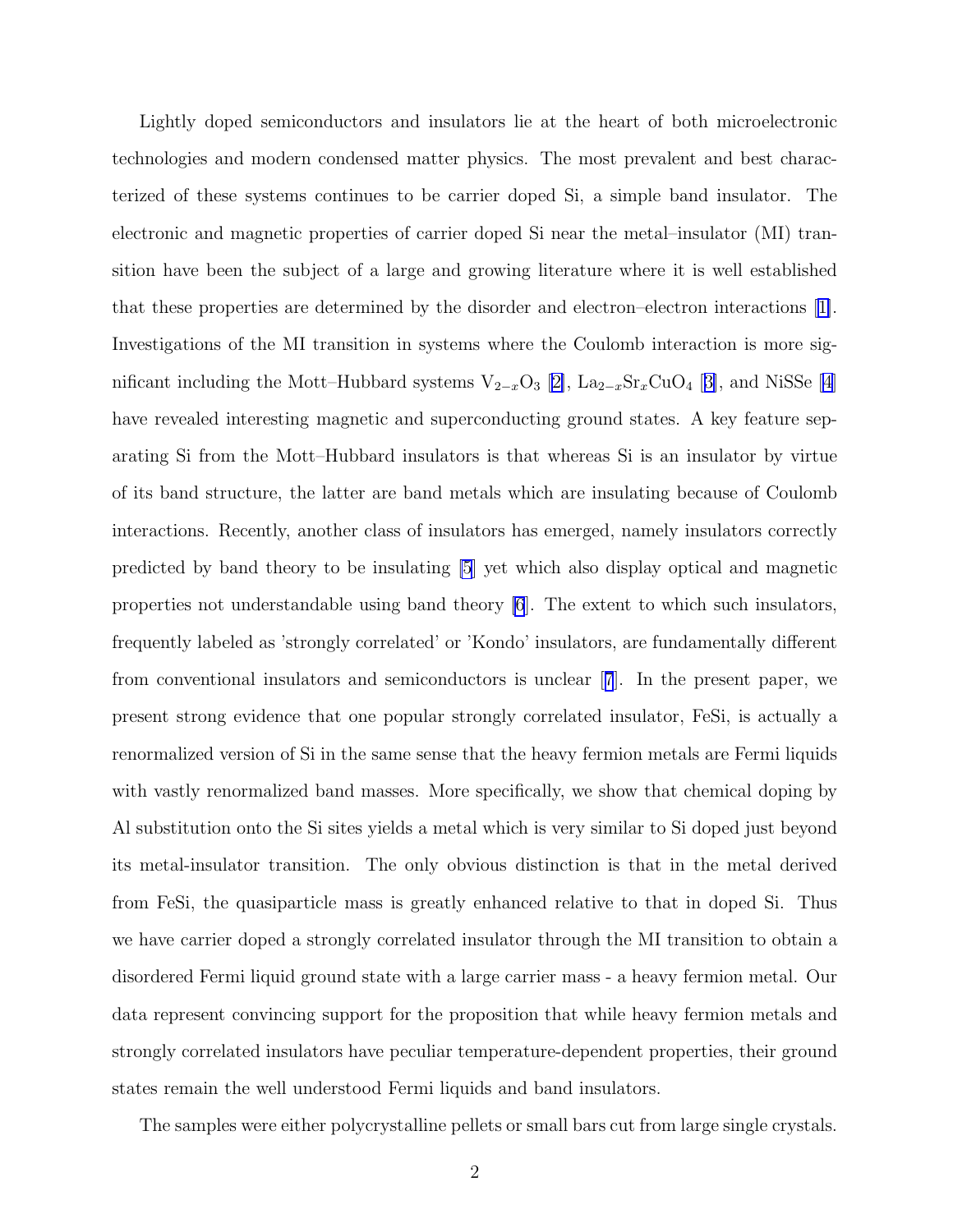Polycrystalline samples were produced from high purity starting materials by arc-melting in an argon atmosphere. They were annealed for one week at  $1000^{\circ}$  C in evacuated quartz ampoules in order to improve sample homogeneity. Large single crystals were prepared by the Czochralski technique described previously [\[8](#page-7-0)]. Powder X-Ray spectra showed the samples to be single phase with a lattice constant linearly dependent on Al-concentration as can be seen in Fig. 1a. The linearity demonstrates that Al successfully replaces Si in the concentration range investigated. Energy dispersive X-ray microanalysis (EDX) yielded results consistent with an Al concentration given by the nominal values. The electrical conductivity was measured on rectangular samples with thin Pt wires attached to four contacts made with silver paste. We collected transverse magnetoconductance (MC) and Hall effect measurements at 19 Hz using lock-in techniques. Finally, magnetic susceptibility  $(\chi)$  measurements were made between 1.7 and 400 K in fields of 0.1 T in a SQUID magnetometer and the specific heat was established using a standard semi-adiabatic heat pulse technique.

The defining feature of an insulator-metal transition is the appearance of conduction at low temperatures. The carriers manifest themselves in a variety of standard quantities, including not only the temperature-dependent conductivity itself, but also the Hall effect, Pauli susceptibility, specific heat, and magnetoresistance. Together, these quantities define the most fundamental parameters, namely the carrier density, sign (hole or electron), effective mass, elastic scattering length, and electron-electron interaction strength, of the nascent metal. Arguably the most fundamental are the carrier density and sign. Our Hall effect data demonstrate that Al doping onto the Si sites in FeSi does precisely what is most naively expected and of course also happens when Al is added to pure Si, namely donate one hole per added Al. Fig. 1(a) shows the corresponding results for  $T = 1.7K$ . Thermoelectric effects also depend on the carrier sign, and we have accordingly measured the Seebeck coefficient for some of our samples. The doped samples display a positive coefficient over the entire 30 to 400K measurement interval, while in agreement with Wolfe[[9\]](#page-7-0), the pure samples yield sign changes at temperatures above and below a maximum at 50K.

After the carrier density and sign, the next most basic information required about a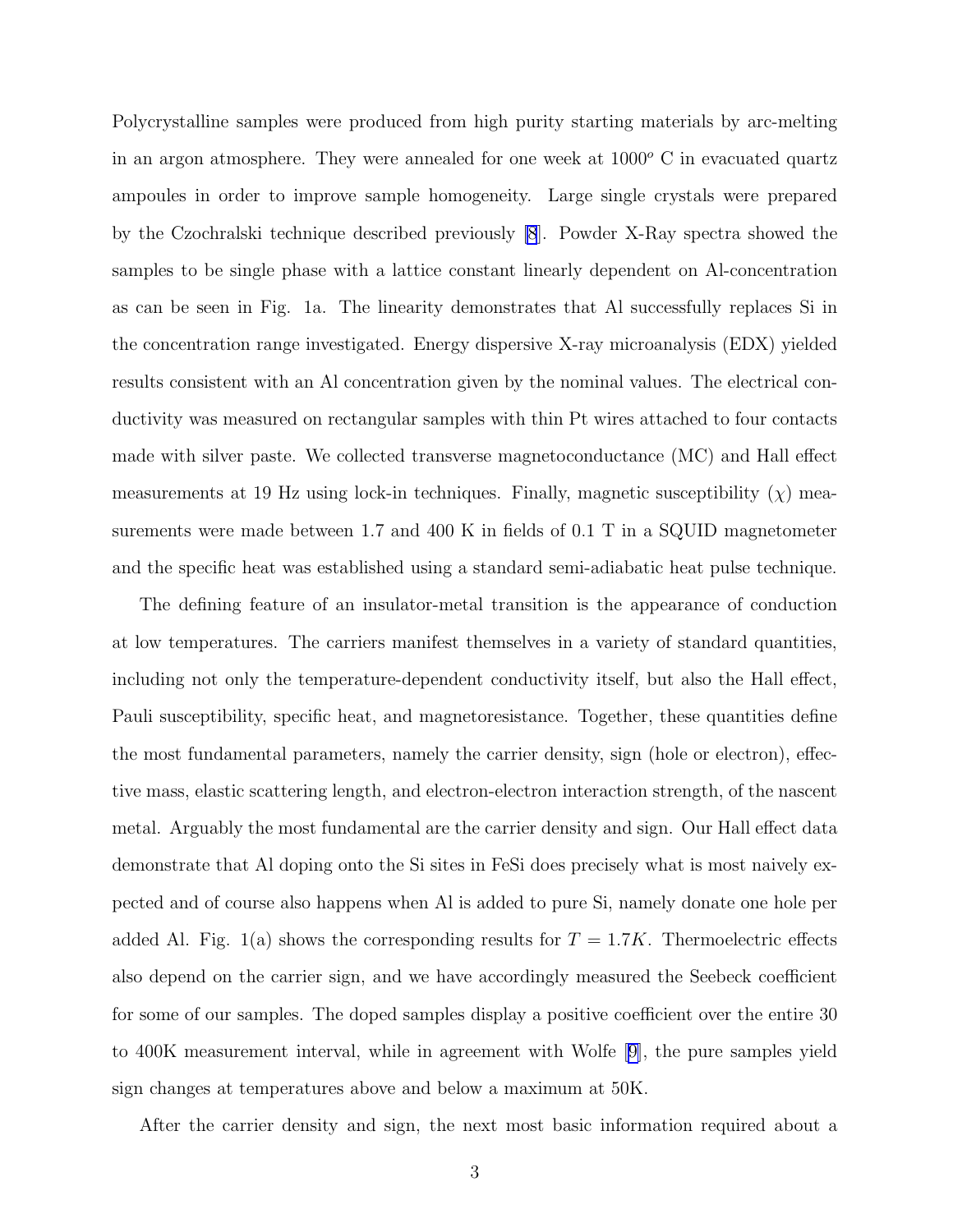system which might undergo an insulator-metal transition is whether other types of order, e.g. superconducting, charge, or magnetic, appear nearby. If this were so, the associated fluctuations could contribute very significantly to scattering of the carriers and so affect strongly all transport and thermodynamic properties. For  $\text{FeSi}_{1-x} \text{Al}_x$ , we have identified no finite temperature jumps or other singularities in any of our transport or thermodynamic data. In addition, we used low temperature specific heat and magnetic susceptibility to search for unusual fluctuations at low temperatures. Of particular significance is that while there is generally a Curie–Weiss–like rise in  $\chi'$  at low T, the amplitude of this rise appears uncorrelated with composition, and typically corresponds to roughly  $1\%$  of  $S = 1/2$  and  $g = 2$  impurities per formula unit.

Having established that Al doping introduces carriers into  $Fesi_{1-x}Al_x$  while not leading to any classic instability such as magnetic order, we turn to a direct search for the insulatormetal transition in FeSi<sub>1−x</sub>Al<sub>x</sub>. Fig. 2b shows the electrical conductivity of the pure and Al doped samples. From below room temperature to 100 K, the pure sample is characterized by a thermally activated form,  $\sigma = \sigma_a e^{-\Delta_g/2k_BT}$  with an energy gap  $(\Delta_g)$  of 680 K. For temperatures between 4 and 100 K, a variable range hopping form  $(\sigma = \sigma_v e^{-(T_o/T)^{1/4}})$ describes the data well[[10,11\]](#page-7-0). Comparison of the data above 200 K for the pure and doped materials reveal only a slight change with Al doping. Thus the thermally activated carriers from the FeSi valence band dominate the transport in this temperature regime. Furthermore, this small change in the room temperature  $\sigma$  is consistent with only a small mobility loss of the carriers with doping level. In contrast, the low temperature  $\sigma$  (Fig. 1c) shows a dramatic change with Al substitution, including metallic behavior for  $x \geq 0.01$ . With the assumption that every Al dopant creates one carrier, the critical concentration  $(n_c)$  is between  $2.2 \times 10^{20}$  $\text{cm}^{-3}$  and  $4.4 \times 10^{20} \text{ cm}^{-3}$ .

Fig. 2c shows that the effect of doping on the magnetic susceptibility mirrors the effect of doping on the conductivity. Specifically,  $\chi(T)$ , like  $\sigma(T)$  is the superposition of a contribution inherited from the insulator, and a doping-induced contribution. The most prominent feature of  $\chi'$  for the insulator is the well-known hump above room temperature. The hump is due to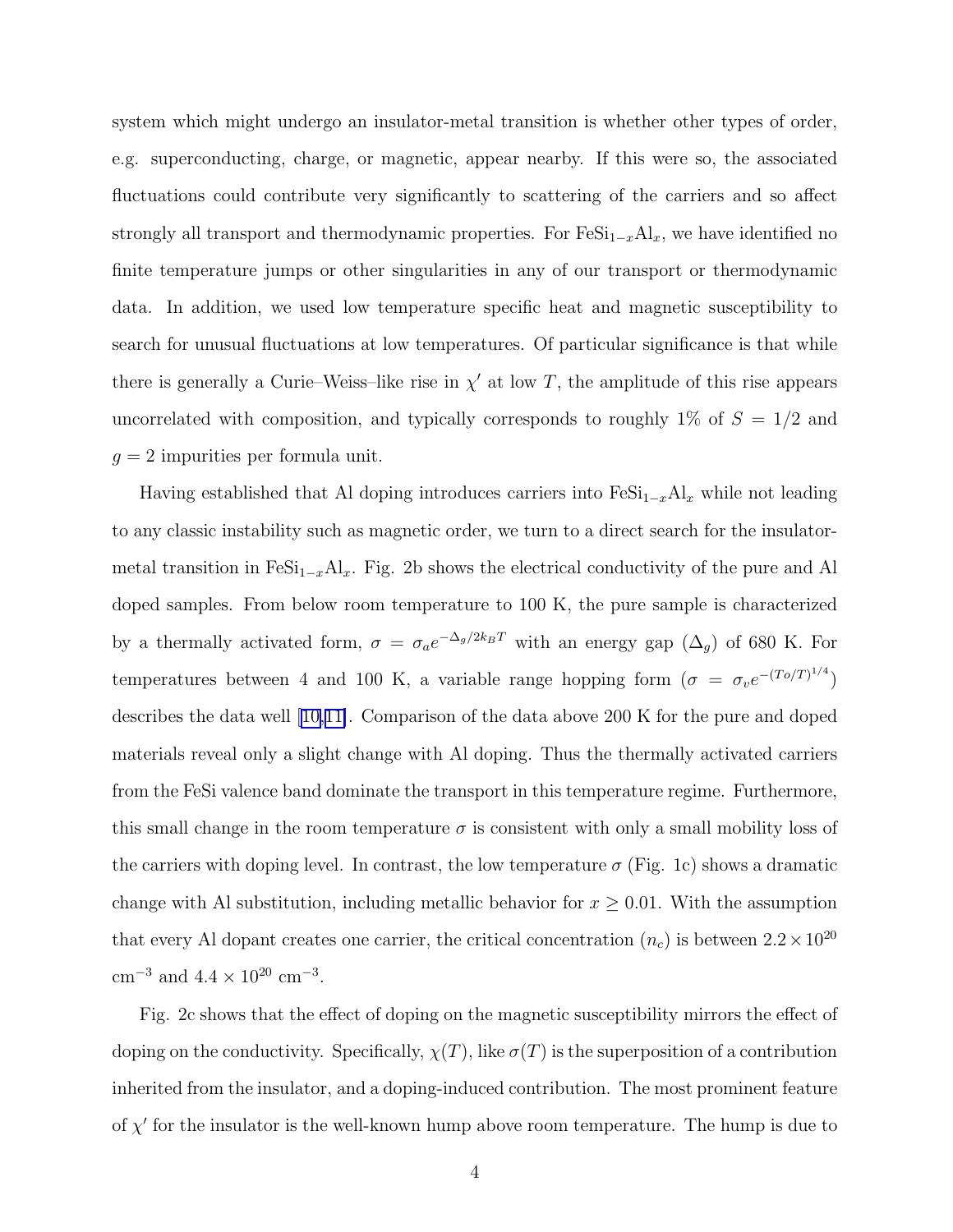the appearance of magnetic moments on warming and can be described using the activated form,  $(\chi(T) = (C/T)e^{-\Delta_{\chi}/k_BT})$  with a Curie constant  $C = 1.9$ , which is that associated with  $g = 2$  and  $s = 3/2$ , and -most importantly -a gap  $\Delta_{\chi} = 680K$  identical to the transport (conductivity) gap[[6\]](#page-7-0). Fig. 2c also shows clearly the Curie–Weiss–like low temperature term which was discussed above and which is common to all of our samples, doped and undoped. What is not common to all samples, and indeed grows with doping, is an essentially Tindependent offset which is most likely the Pauli term derived from hole doping. Fig. 1b shows how doping causes the amplitude of this term to rise from a value consistent with zero in the pure compound.

If our interpretation of the doping-induced T-independent offset as a Pauli term is correct, there should also be a linear-in- $T$  (Sommerfeld) contribution to the specific heat. We have checked this for some of our doped samples. The inset to Fig. 2c shows  $C(T)/T$  of two sequentially produced boules with Al concentrations of 0.015 and 0.025. The linear-in-T contribution to the  $C(T)$ ,  $\gamma$  is much larger than that found in a nominally pure crystal  $\gamma = 1.8 \times 10^{-4} \text{ J/mole}$  Fe K<sup>2</sup> in ref. [\[11](#page-7-0)], and increases by 2.0 ±0.2 mJ/ mole Fe K<sup>2</sup>. The corresponding effective mass of the carriers calculated from free electron theory is 55  $\pm 5$  times the bare electron mass, which is reduced to  $14\pm 2m_e$  when the band degeneracy  $(\nu' = 8)$  is taken into account [\[5\]](#page-7-0). A similar analysis for an  $x = 0.05$  sample prepared at a different time yields a carrier mass of  $17 \pm 2$   $m_e$  or  $4.25 \pm 1 m_e$  with  $\nu' = 8$ . For comparison the effective mass from the susceptibility is  $m = 61 \pm 5m_e$  which is reduced to  $15 \pm 2m_e$ by the band degeneracy. This mass, together with the free electron theory for a parabolic band which begins to be filled at  $n_c$ , yields the solid line in Fig.1(b) and so provides a good description of how  $\delta \chi$  varies with x.

Thus far we have focussed on the gross features of the metal-insulator transition in  $F\in \mathrm{Si}_{1-x}\mathrm{Al}_x$  which are visible at relatively high temperatures. Because we are dealing with a disordered alloy derived from an insulator with strong electron correlation effects, we would expect significant correlation effects to be visible also in the low temperature conductivity and magnetoresistance. Fig. 3 demonstrates that  $\text{FeSi}_{1-x} \text{Al}_x$  is not disappointing in this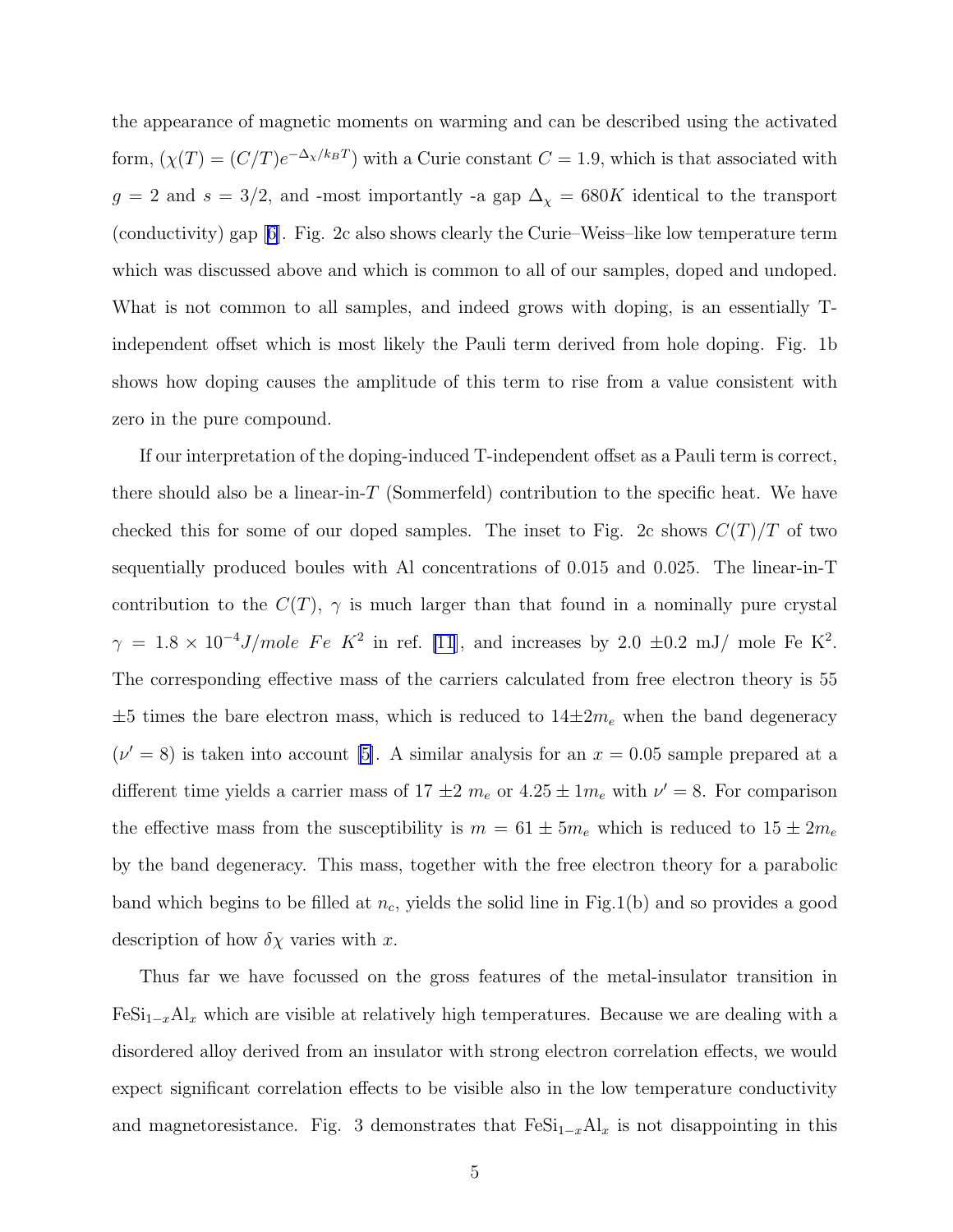regard. In particular, there is a large contribution to  $\sigma(T, H)$  which is proportional to  $\sqrt{T}$  and whose sign can be switched by application of a 16T magnetic field. In addition, there is a large magnetoconductance with a composition-dependent shape. The shape also varies among samples with same composition, and indeed seems more correlated with the amplitude of the Curie–Weiss–like term in  $\chi'$  than with any other parameter. Therefore, to understand the behavior of all of our samples, one needs to use the theory of Fermi liquids in the presence of ordinary localizing disorder as well as  $spin-flip(SF)$  and  $spin-orbit(SO)$ scattering terms[[12,1\]](#page-7-0). We have applied this theory to calculate the lines through the data in Fig. 3, and will give further details elsewhere. What is most important, though, is that for one x=.015 sample, SF and SO processes could be ignored in a single consistent description of all of our  $T$ - and  $H$ -dependent data. Thus, the moments formed at high temperatures in  $Fesi_{1-x}Al_x$  appear to be completely independent of the Fermi liquid of holes induced by Al doping.

We have shown that  $Fesi_{1-x}Al_x$  undergoes a metal-insulator transition as a function of x. The transition is not accompanied by strongly enhanced magnetic fluctuations, as would be expressed by a high Wilson ratio  $(\chi k_B^2 \pi^2/3\gamma \mu_B^2 \simeq 2$  for FeSi), and seems unexceptional in all but one respect, the relatively high effective mass of the carriers. How unexceptional is clear from Table I , which summarizes our results and compares them with those for other materials near their metal-insulator transitions. Even the magnitudes of the conductivities as a function of both reduced composition  $(n/n_c)$  and temperature, as expressed in the coefficient of  $\sqrt{T}$  in the low temperature data, are similar in  $\text{FeSi}_{1-x} \text{Al}_x$  and systems based on the classical semiconductors. Parallels exist not only for the low temperature limiting properties but also for the cross-over to the high temperature regime, which in the case of  $Fesi_{1-x}Al_x$  is dominated by the small gap of the insulating parent. Specifically, Fig. 2a shows the conductivity of Si:P measured by Chapman et al. [\[13](#page-8-0)] up to 400 K for samples with  $n/n_c$  in the same range as in our measurements for  $\text{FeSi}_{1-x} \text{Al}_x$ . It is striking that for both Si:P and FeSi<sub>1−x</sub>Al<sub>x</sub>, the conductivity rises linearly with decreasing T over a large range of T, as of course it does for many high- $T_c$  superconductors and certain rare earth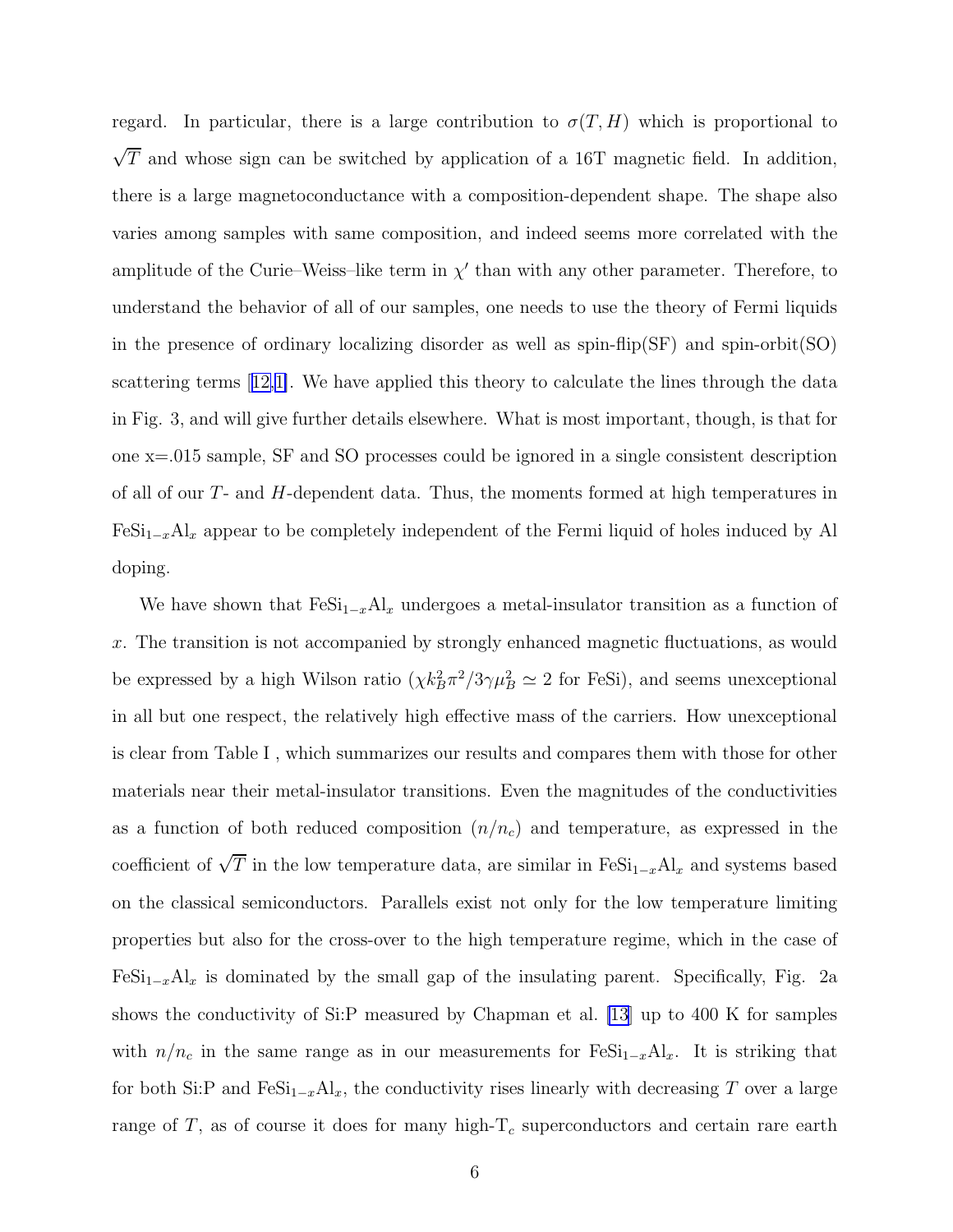intermetallics[[14](#page-8-0)]. The associated slopes  $d\sigma/dT$  appear to scale with distance from the MI transition, i.e.  $\sigma(T, n) = \sigma_o - bT(n/n_c)$  with a coefficient b which seems to be a property of the alloy series in question. From the last column in the table, it is clear that  $b$  for  $Fesi_{1-x}Al_x$  is of the same order as for the doped (band) semiconductors Si:P and Si:As. At the same time, it is substantially larger than for Si:B and Ge:Sb. What is perhaps most striking is that b for  $\text{FeSi}_{1-x}Al_x$ , Si:P, and Si:As is of the same order as b for the doped Mott–Hubbard insulator and high-T<sub>c</sub> superconductor  $\text{La}_{2-x}\text{Sr}_{x}\text{CuO}_{4}$ , which is considerably more famous for its linearly T-dependent resistivity than the classic semiconductors.

In summary, we have shown how a heavy fermion metal emerges upon doping the strongly correlated insulator, FeSi. The resulting metals and associated insulator–metal transition bear an extraordinary and even quantitative resemblance to those near the classic metal– insulator transition in the more conventional insulator Si. Thus, the strong Coulomb effects present in insulating FeSi serve only to renormalize the critical concentration  $n_c$  and the effective carrier masses in the metallic phase.

We would like to thank P.W. Adams and D.A. Browne for many helpful discussions. JFD acknowledges the support of the Louisiana Board of Regents through the Louisiana Education Quality Support fund under contract number LEQSF(RF/1995-96)-RD-A-38.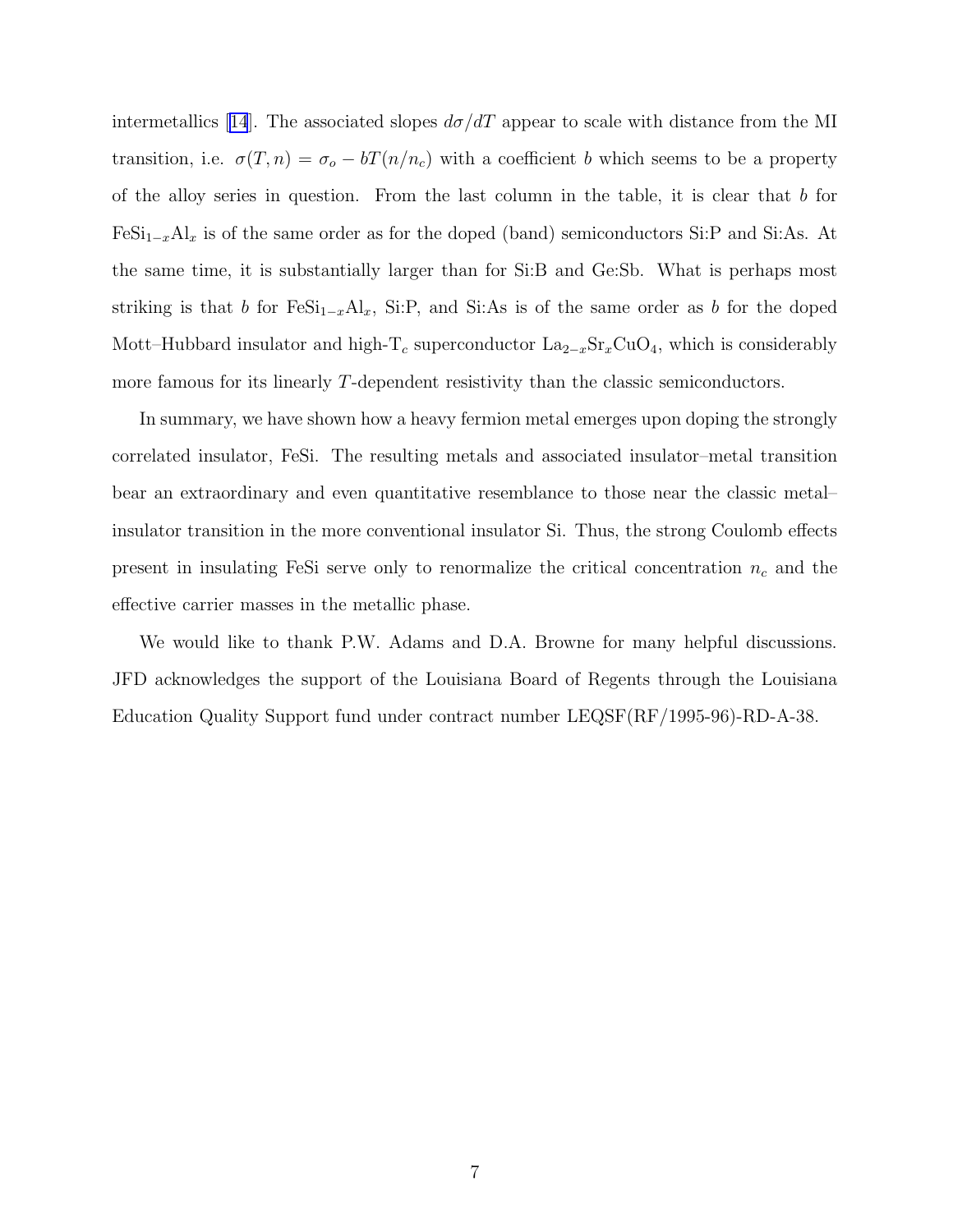## REFERENCES

- <span id="page-7-0"></span>[1] T.F. Rosenbaum et al. Phys. Rev. B 27, 7509 (1983); P. Dai, Y. Zhang, and M.P. Sarachik, Phys. Rev. B 45, 3984 (1992); M.A. Paalanen et al. Phys. Rev. Lett. 61, 597 (1988).
- [2] D.B. McWhan et al. Phys. Rev. B 7, 326 (1973); S.A. Carter et al. Phys. Rev. B 48, 16841 (1993).
- [3] B. Ellman et al. Phys. Rev. B 39, 9012 (1989); Y. Ando et al. Phys. Rev. Lett. 75, 4662 (1995); N.W. Preyer et al. Phys. Rev. B 44, 407 (1991); Y. Hidaka et al. J. Phys. Soc. Jpn. 60, 1185 (1991).
- [4] T.F. Rosenbaum et al. Science 274, 1874 (1996).
- [5] L.F. Mattheiss and D.R. Hamann, Phys. Rev. B 47, 13114 (1993); C. Fu, P.C.M. Krijn, and S. Doniach, Phys. Rev. B 49, 2219 (1994); C. Fu and S. Doniach, Phys. Rev. B 51, 17439 (1995); V.I. Anisimov et al. Phys. Rev. Lett. 76, 1735 (1996).
- [6] V. Jaccarino et al. Phys. Rev. 160, 476 (1967); Z. Schlesinger et al. Phys. Rev. Lett. 71, 1748 (1993); C.-H. Park et al. Phys. Rev. B 56, 508 (1995); G. Shirane et al. Phys. Rev. Lett. 59, 351 (1987).
- [7] G. Aeppli and Z. Fisk, Comments Condens. Matter Phys. 16, 155 (1992); G. Aeppli, Z. Fisk, and J.F. DiTusa in Proceedings of the Workshop on Strongly Correlated Insulators, New York, 1994, Springer–Verlag.
- [8] Ch. Kloc et al. J. All. Cmpds 219, 93 (1995).
- [9] R. Wolfe, J.H. Wernick, and S.E. Haszko, Phys. Lett 19, 449 (1965).
- [10] K. Friemelt et al. Annalen der Physik 5, 175 (1996).
- [11] M.B. Hunt et al. Phys. Rev. B 50, 14933 (1994).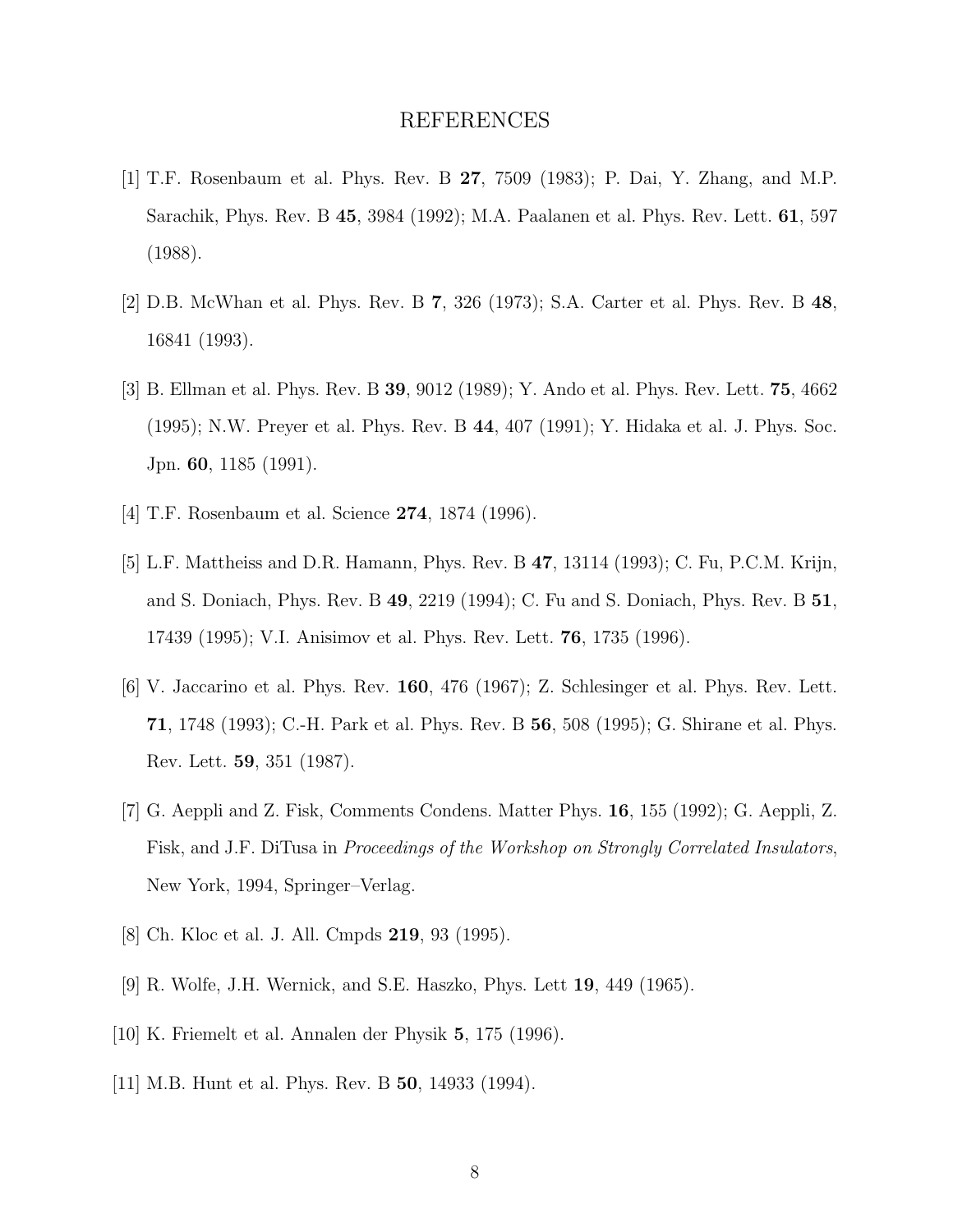- <span id="page-8-0"></span>[12] P.A. Lee and T.V. Ramakrishnan, Rev. Mod. Phys. 57, 288 (1985); A. J. Millis and P.A. Lee, Phys. Rev. B 30, 6170 (1984); See also Phys. Rev. B 31, 5523(E) (1985).
- [13] P.W. Chapman et al. J. Appl. Phys. 34, 3291 (1963).
- [14] M.C. Aronson et al. Phys. Rev. Lett. **75**, 725 (1995); O.O. Bernal et al. Phys. Rev. Lett. 75, 2023 (1995); C.L. Seaman et al. Phys. Rev. Lett. 67, 2882 (1991); E. Miranda, V. Dobrosavlijevic, and G. Kotliar. To be Published.
- [15] H. Takagi et al. Phys. Rev. Lett. 69, 2975 (1992).
- [16] See, e.g. E.H. Putley The Hall Effect and Related Phenomena (1960), Butterworths, London.
- [17] P.F. Newman and D.F. Holcomb, Phys. Rev. B 28, 638 (1983).
- [18] G.A. Thomas et al. Phys. Rev. B 25, 4288 (1982); G.A. Thomas et al. Phys. Rev. B 26, 2113 (1982); T. Kurosawa, M. Matsui, and W. Sasaki, J. Phys. Soc. Jpn. 42, 1622 (1977); G.A. Thomas et al. Phys. Rev. B 24, 4886 (1981).
- [19] S.L. Cooper et al. Phys. Rev. B 42, 10785 (1990); W.E. Pickett. Rev. Mod. Phys. 61, 433 (1989)
- [20] T.F. Rosenbaum et al. Phys. Rev. Lett. 45, 1723 (1980); C. Yamanouchi, K. Mizuguchi, and W. Sasaki, J. Phys. Soc. Jpn. 22, 859 (1967); Y. Ootuka et al. Solid State Comm. 36, 827 (1980).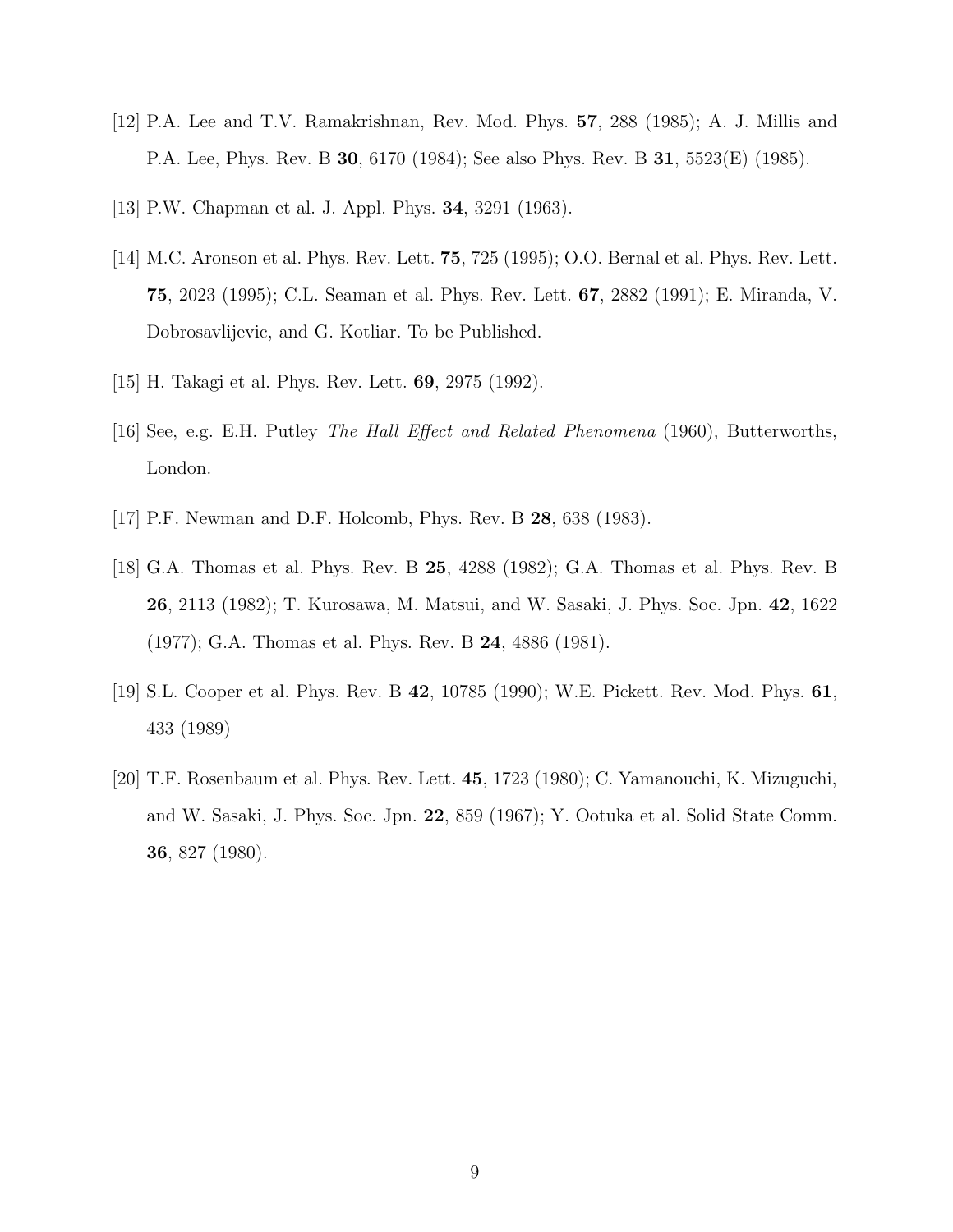| System                                       |      | $E_q$ (eV) $n_c(10^{18}cm^{-3})$ $m^*/m_e$ $k_F\ell/3$ $\sigma_o(1/\Omega cm)$ |          |          |               | $\nu$          | $a \ (\Omega cm K^{1/2})^{-1}$ | $b$ ( $\Omega$ <i>cm</i> $K$ ) |
|----------------------------------------------|------|--------------------------------------------------------------------------------|----------|----------|---------------|----------------|--------------------------------|--------------------------------|
| $\text{FeSi}_{1-x}\text{Al}_x$               | 0.06 | $300 \pm 100$                                                                  | $15 + 2$ | 0.23     | $600 \pm 150$ | $0.85 \pm .1$  | $-10.0$                        | $-1.10 \pm 0.2$                |
| Si:P                                         | 1.17 | 3.74                                                                           | 0.26     | 0.46     | $260 \pm 30$  | $0.55 \pm .1$  | $-3.0$                         | $-0.41 \pm 0.07$               |
| Si:B                                         | 1.17 | 4.06                                                                           | 0.38     | 0.20     | $152 \pm 18$  | $0.65 \pm .14$ | $-7.0$                         | $-0.062 \pm 0.005$             |
| Si:As                                        | 1.17 | 8.2                                                                            | 0.31     | 0.34     | 381           | $0.64 \pm .2$  | $-11.0$                        | $-8 \pm 2$                     |
| GeSb                                         | 0.75 | 0.15                                                                           | 0.22     | 0.51     | $63 \pm 14$   | $0.7 \pm .2$   | $-12.0$                        | $-0.073 \pm 0.008$             |
| $\text{La}_{2-x}\text{Sr}_x\text{CuO}_4$ 1.8 |      | 260                                                                            | 2        | $\sim$ 3 |               |                |                                | $-1.5 \pm 0.3$                 |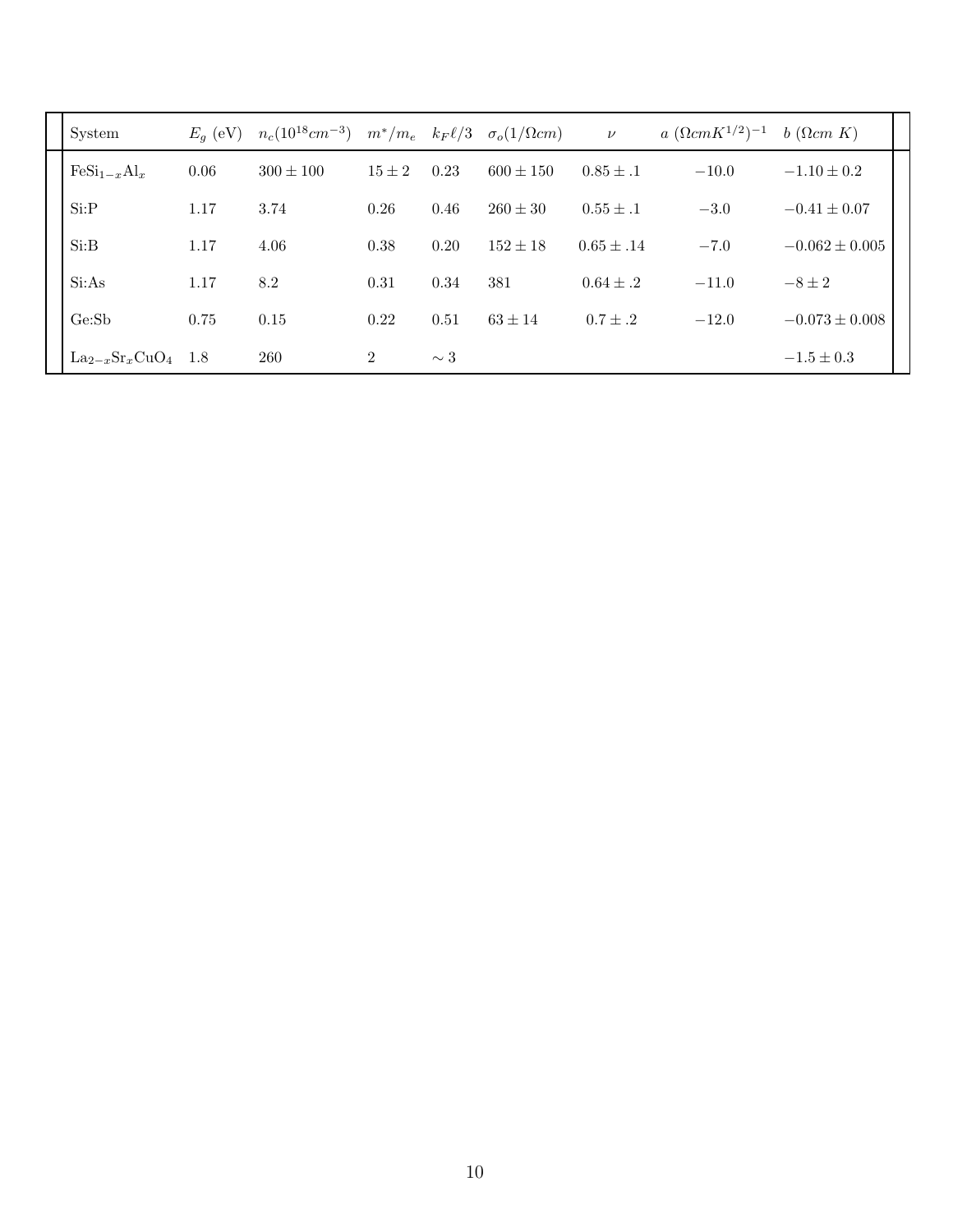### TABLES

TABLE I. Values of the energy gap to charge excitations in the undoped systems, critical concentration  $n_c$ , the effective carrier mass  $m^*/m_e$ , the dimensionless diffusion constant  $(k_F \ell/3)$ for  $n = 2n_c$  calculated using the dopant density as the nominal carrier concentration, a valley degeneracy of 8 for FeSi, 6 for Si, and 4 for Ge, and the free electron formula for the conductivity [\[1](#page-7-0)](the value for  $\text{La}_{2-x}\text{Sr}_x\text{CuO}_4$  was scaled from a high temperature estimate given in Ref. [[15\]](#page-8-0)),  $\sigma_o$ , and v obtained from fits of the data to the form  $\sigma = \sigma_o(n/n_c - 1)^\nu$ , a from fits to the form  $\sigma = \sigma_o + aT^{1/2}$  to the low temperature conductivity at zero field, and the parameter b from fits to the linear temperature dependent conductivity to the form  $\sigma(T, n) = \sigma_o(n) + b(n/n_c)T$ . Data forSi:P were taken from ref.  $[1,13,16]$  $[1,13,16]$  $[1,13,16]$ , for Si:B from ref.  $[1,13,16]$  $[1,13,16]$  $[1,13,16]$ , for Si:As from ref.  $[17,16]$  $[17,16]$ , for Ge:Sb from ref. [\[18,16\]](#page-8-0) and for  $\text{La}_{2-x}\text{Sr}_x\text{CuO}_4$  from ref. [\[15,19\]](#page-8-0).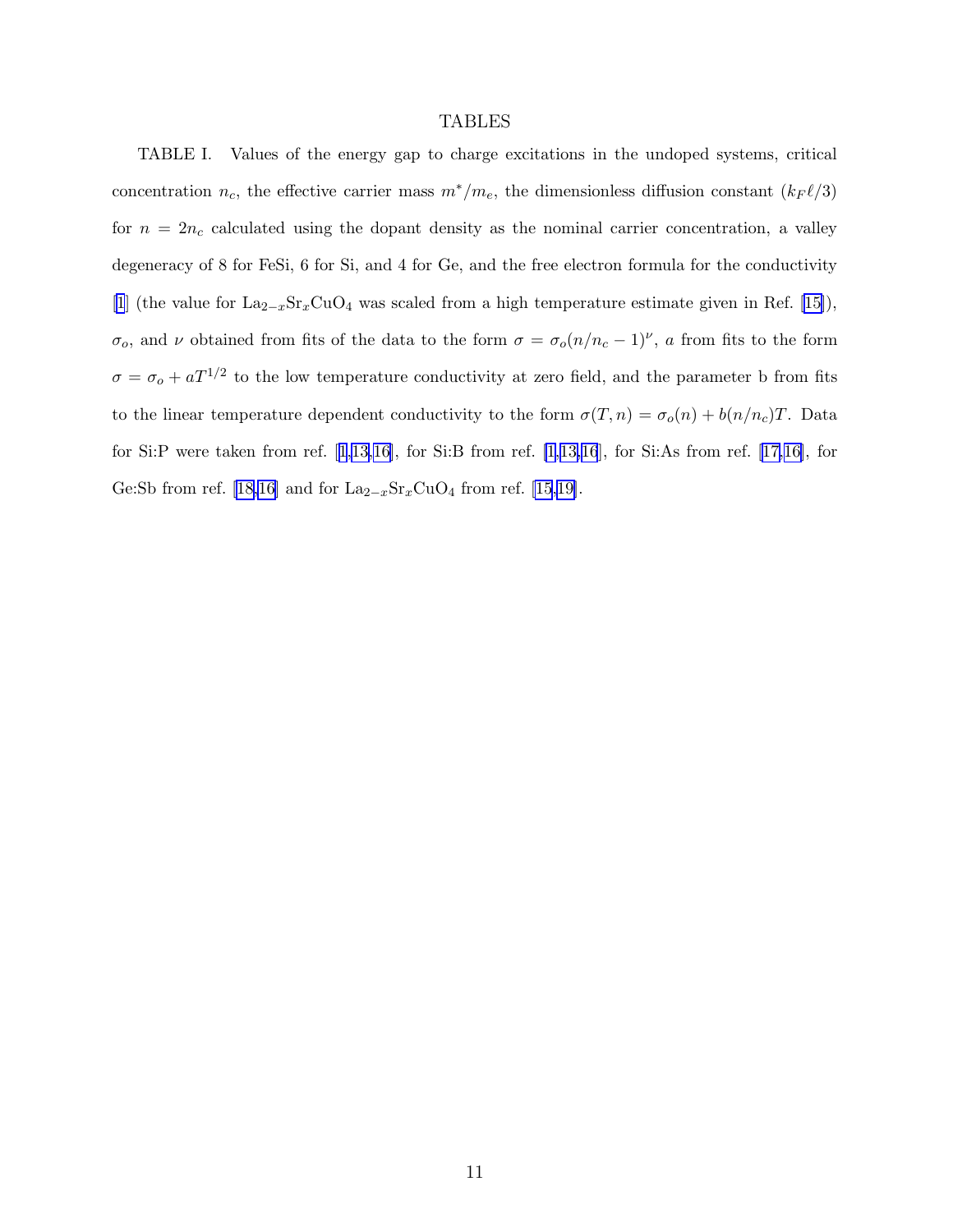#### FIGURES

FIG. 1. a) Plot of the lattice constant of  $\text{FeSi}_{1-x} \text{Al}_x$  vs. nominal Al concentration (• left hand axis) and nominal carrier concentration from measurements of the Hall voltage  $(\Box$  right hand axis). b) Change in  $\chi$  with x, taken as the average  $\chi$  between 80 and 120 K. Solid line is the best fit to the form  $\delta \chi = c(n - n_c)^{1/3}$  with  $c = 1.44 \mu_B^2 \nu' m^* / \hbar^2 \pi^{4/3}$  where  $\nu'$  is the valley degeneracy taken as 8 [\[5\]](#page-7-0). The best fit corresponds to a carrier mass of  $15m_e$  and  $n_c = 5.6 \times 10^{20} cm^{-3}$ . (c) Plot of the low temperature conductivity vs. nominal Al concentration  $(\bullet)$ . Si:P data ( $\Box$  left hand axis)[[18,20\]](#page-8-0) is plotted for comparison with  $n_c$  scaled to that of FeSi<sub>1−x</sub>Al<sub>x</sub> and the y axis scaled by the ratio of the Mott minimum conductivity of Si:P and  $Fesi_{1-x}Al_x$ . Solid line represents a fit of the FeSi<sub>1−x</sub>Al<sub>x</sub> data up to the concentration where the Ioffe–Regel condition is violated ( $k_F \ell \sim 2$ ,  $x \le 0.045$ ) to the form  $\sigma_{LT} = \sigma_o * (n/n_c - 1)^{\nu}$  with the best fit corresponding to  $\nu = 0.9 \pm 0.1$  and  $\sigma_o = 190 \pm 40$ . The dashed dotted line represents the best fit of the Si:P data to the same form  $(\nu = 0.55).$ 

FIG. 2. a) Plot of  $\sigma(T)$  for Si:P with P concentrations of  $2.7 \times 10^{19}$  ( $\bullet$ ),  $1.6 \times 10^{19}$  ( $\ast$ ),  $1.1 \times 10^{19}$ ( $\diamond$ ),  $7.8 \times 10^{18}$  ( $\triangle$ ),  $4.9 \times 10^{19}$  ( $\Box$ ),  $2.8 \times 10^{18}$  ( $\times$ ) data of P.W. Chapman et al. [\[13](#page-8-0)]. b) Plot of  $\sigma(T)$ for FeSi<sub>1−x</sub>Al<sub>x</sub> with x of 0.0 single crystal (•), 0.0 (solid line), 0.005 (dashed line), 0.01 (⊲), 0.015 (◦), 0.015 (∗), 0.025 single crystal  $(\nabla)$ , 0.025 (⊙), 0.035 (dashed dotted line), 0.045 (×), 0.05 (◇), 0.055 (⊳), 0.06 (△), 0.07 (+), 0.08 (□). c)  $\chi(T)$  for  $\text{FeSi}_{1-x}Al_x$  with the symbols the same as in a). Inset:  $C(T)/T$  plotted as a function of  $T^2$  for  $x = 0.015 (*)$  and  $x = 0.025 ...)$ .

FIG. 3. a)  $\Delta \sigma$  vs.  $T^{1/2}$  for FeSi<sub>0.985</sub>Al<sub>0.015</sub> in zero field and 16 T. Lines represent the best fits to the low temperature data to the form  $\sigma(T) \propto T^{1/2}$ . b) The magnetoconductivity at 0.290 K for FeSi<sub>1−x</sub>Al<sub>x</sub> with  $x = 0.015$  ( $\circ$ ),  $x = 0.015$  ( $\ast$ ),  $x = 0.025$  ( $\odot$ ), and  $x = 0.05$  ( $\circ$ ). Solid line through the data in both (a) and (b) for  $x = 0.015$  ( $\circ$ ) is calculated from theory [\[12](#page-7-0)] with the gyromagnetic ratio for the carriers of 2.75. Other solid lines represent fits to theory which includes the effect of spin orbit or spin flip scattering.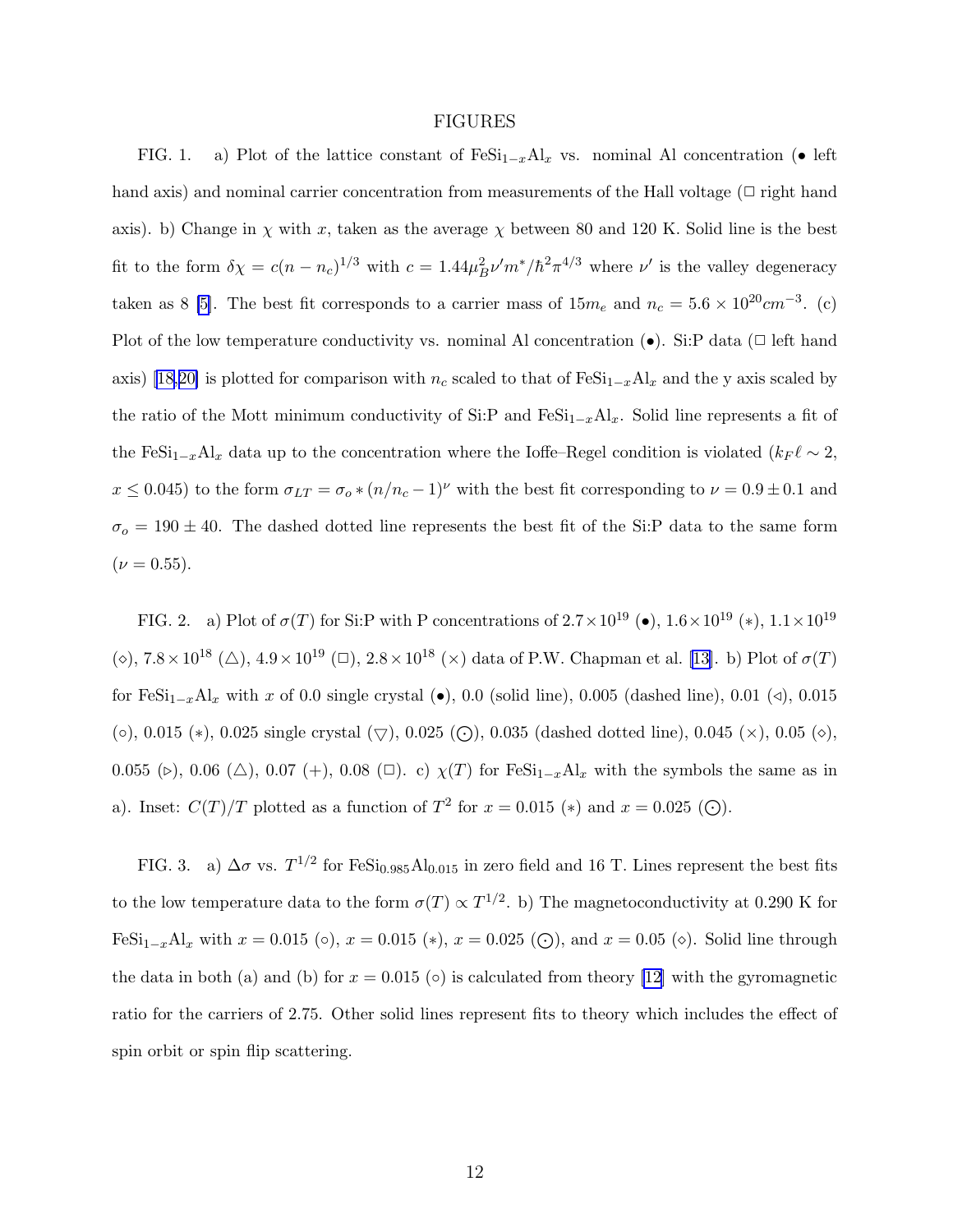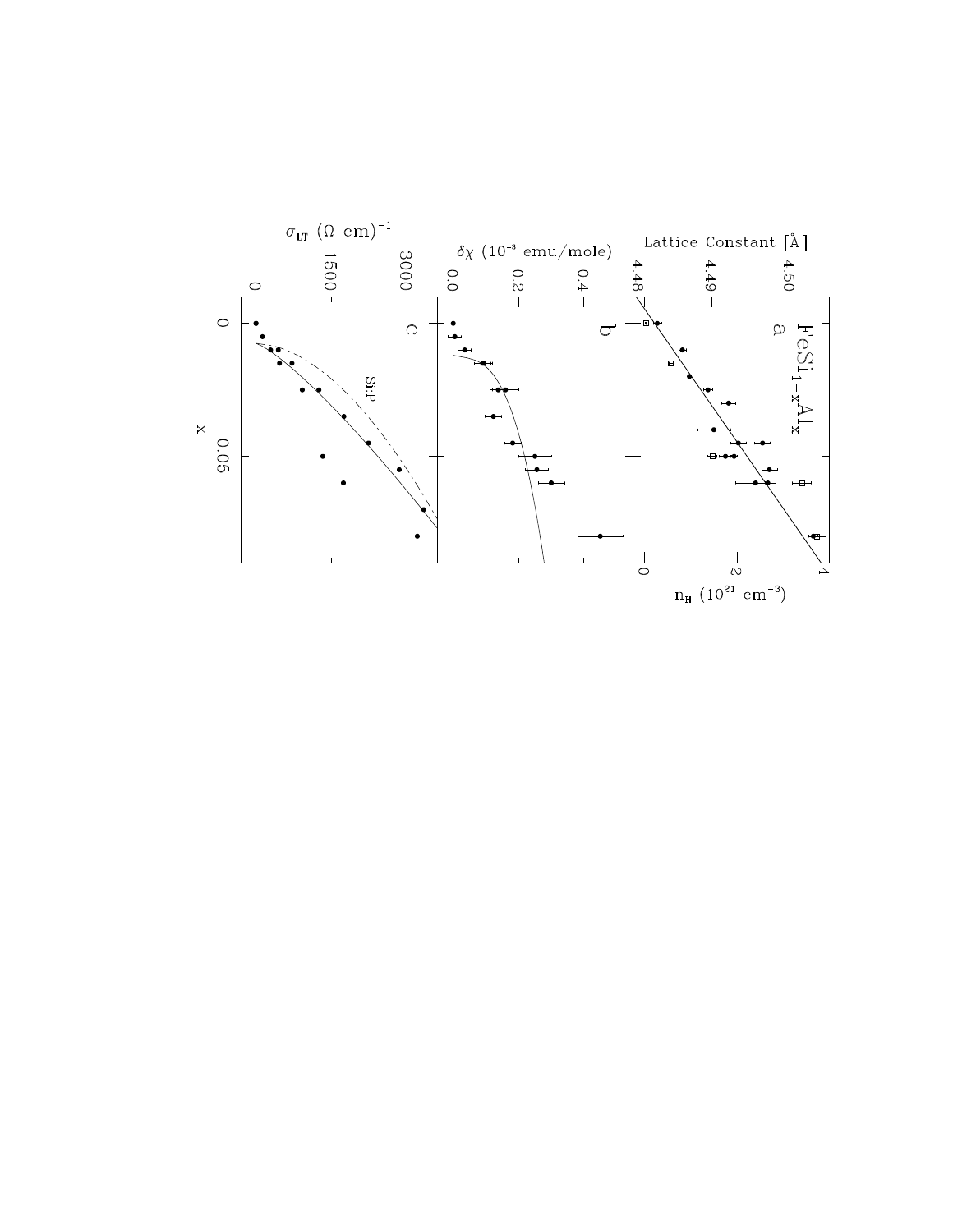